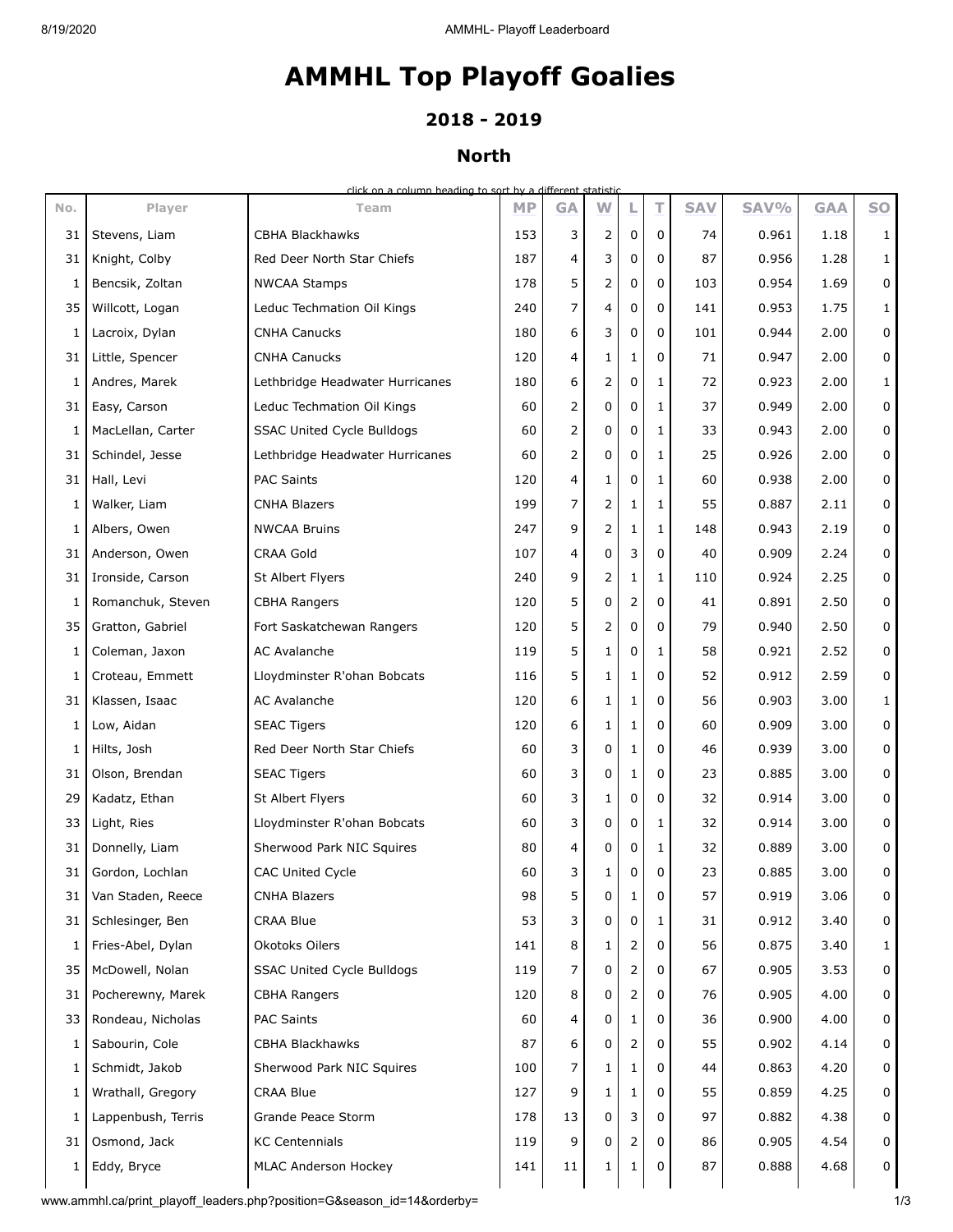#### 8/19/2020 AMMHL- Playoff Leaderboard

| 31 | Doughty, Josh        | <b>NWCAA Stamps</b>         | 62  | 5  | 0 | ∠ | 36 | 0.878 | 4.84 | $\overline{0}$ |
|----|----------------------|-----------------------------|-----|----|---|---|----|-------|------|----------------|
|    | Langkow, Beckett     | Fort Saskatchewan Rangers   | 120 | 10 | 0 | ے | 70 | 0.875 | 5.00 | $\overline{0}$ |
|    | Mistol, Brad         | <b>KC Centennials</b>       | 60  | 5  |   | 0 | 53 | 0.914 | 5.00 | $\overline{0}$ |
| 31 | Bell, Liam           | <b>MLAC Anderson Hockey</b> | 94  | 9  |   |   | 78 | 0.897 | 5.74 | $\overline{0}$ |
|    | Maltais, Mabel-Avery | <b>CAC United Cycle</b>     | 117 | 12 |   |   | 52 | 0.813 | 6.15 | $\overline{0}$ |
| 30 | Smith, Colby         | Okotoks Oilers              | 38  | 4  | 0 | 0 | 16 | 0.800 | 6.32 | $\overline{0}$ |
|    | Nicholas, Grady      | <b>CRAA Gold</b>            | 72  | 8  | 0 |   | 45 | 0.849 | 6.67 | $\overline{0}$ |
|    |                      |                             |     |    |   |   |    |       |      |                |

## **South**

|          | click on a column heading to sort by a different statistic |                                 |           |                |                |              |              |            |       |            |                |
|----------|------------------------------------------------------------|---------------------------------|-----------|----------------|----------------|--------------|--------------|------------|-------|------------|----------------|
| No.      | Player                                                     | Team                            | <b>MP</b> | <b>GA</b>      | W              | L            | т            | <b>SAV</b> | SAV%  | <b>GAA</b> | <b>SO</b>      |
| 31       | Stevens, Liam                                              | <b>CBHA Blackhawks</b>          | 153       | 3              | 2              | 0            | 0            | 74         | 0.961 | 1.18       | $\mathbf{1}$   |
| 31       | Knight, Colby                                              | Red Deer North Star Chiefs      | 187       | 4              | 3              | 0            | $\mathbf 0$  | 87         | 0.956 | 1.28       | $\mathbf{1}$   |
| 1        | Bencsik, Zoltan                                            | <b>NWCAA Stamps</b>             | 178       | 5              | 2              | 0            | 0            | 103        | 0.954 | 1.69       | 0              |
| 35       | Willcott, Logan                                            | Leduc Techmation Oil Kings      | 240       | $\overline{7}$ | $\overline{4}$ | $\mathbf 0$  | $\mathbf 0$  | 141        | 0.953 | 1.75       | $\mathbf{1}$   |
| 1        | Lacroix, Dylan                                             | <b>CNHA Canucks</b>             | 180       | 6              | 3              | 0            | $\mathbf 0$  | 101        | 0.944 | 2.00       | 0              |
| 31       | Little, Spencer                                            | <b>CNHA Canucks</b>             | 120       | 4              | 1              | 1            | 0            | 71         | 0.947 | 2.00       | 0              |
| 1        | Andres, Marek                                              | Lethbridge Headwater Hurricanes | 180       | 6              | 2              | 0            | 1            | 72         | 0.923 | 2.00       | $\mathbf{1}$   |
| 31       | Easy, Carson                                               | Leduc Techmation Oil Kings      | 60        | $\overline{2}$ | 0              | 0            | $\mathbf{1}$ | 37         | 0.949 | 2.00       | 0              |
| 1        | MacLellan, Carter                                          | SSAC United Cycle Bulldogs      | 60        | $\overline{2}$ | 0              | 0            | $\mathbf{1}$ | 33         | 0.943 | 2.00       | $\mathbf 0$    |
| 31       | Schindel, Jesse                                            | Lethbridge Headwater Hurricanes | 60        | $\overline{2}$ | 0              | 0            | 1            | 25         | 0.926 | 2.00       | 0              |
| 31       | Hall, Levi                                                 | <b>PAC Saints</b>               | 120       | 4              | 1              | 0            | 1            | 60         | 0.938 | 2.00       | 0              |
| 1        | Walker, Liam                                               | <b>CNHA Blazers</b>             | 199       | 7              | 2              | 1            | 1            | 55         | 0.887 | 2.11       | 0              |
| 1        | Albers, Owen                                               | <b>NWCAA Bruins</b>             | 247       | 9              | 2              | 1            | $\mathbf{1}$ | 148        | 0.943 | 2.19       | 0              |
| 31       | Anderson, Owen                                             | <b>CRAA Gold</b>                | 107       | 4              | 0              | 3            | 0            | 40         | 0.909 | 2.24       | 0              |
| 31       | Ironside, Carson                                           | St Albert Flyers                | 240       | 9              | 2              | 1            | $\mathbf{1}$ | 110        | 0.924 | 2.25       | 0              |
| 1        | Romanchuk, Steven                                          | <b>CBHA Rangers</b>             | 120       | 5              | 0              | 2            | 0            | 41         | 0.891 | 2.50       | 0              |
| 35       | Gratton, Gabriel                                           | Fort Saskatchewan Rangers       | 120       | 5              | 2              | 0            | 0            | 79         | 0.940 | 2.50       | $\overline{0}$ |
| 1        | Coleman, Jaxon                                             | <b>AC Avalanche</b>             | 119       | 5              | $\mathbf{1}$   | 0            | 1            | 58         | 0.921 | 2.52       | 0              |
| 1        | Croteau, Emmett                                            | Lloydminster R'ohan Bobcats     | 116       | 5              | 1              | 1            | 0            | 52         | 0.912 | 2.59       | 0              |
| 31       | Klassen, Isaac                                             | AC Avalanche                    | 120       | 6              | $\mathbf{1}$   | 1            | 0            | 56         | 0.903 | 3.00       | $\mathbf{1}$   |
| 1        | Low, Aidan                                                 | <b>SEAC Tigers</b>              | 120       | 6              | 1              | 1            | 0            | 60         | 0.909 | 3.00       | 0              |
| 1        | Hilts, Josh                                                | Red Deer North Star Chiefs      | 60        | 3              | 0              | 1            | 0            | 46         | 0.939 | 3.00       | 0              |
| 31       | Olson, Brendan                                             | <b>SEAC Tigers</b>              | 60        | 3              | 0              | 1            | 0            | 23         | 0.885 | 3.00       | 0              |
| 29       | Kadatz, Ethan                                              | St Albert Flyers                | 60        | 3              | 1              | 0            | 0            | 32         | 0.914 | 3.00       | 0              |
| 33       | Light, Ries                                                | Lloydminster R'ohan Bobcats     | 60        | 3              | 0              | 0            | 1            | 32         | 0.914 | 3.00       | 0              |
| 31       | Donnelly, Liam                                             | Sherwood Park NIC Squires       | 80        | 4              | $\mathbf 0$    | 0            | 1            | 32         | 0.889 | 3.00       | 0              |
| 31       | Gordon, Lochlan                                            | <b>CAC United Cycle</b>         | 60        | 3              | $\mathbf{1}$   | 0            | 0            | 23         | 0.885 | 3.00       | $\overline{0}$ |
| 31       | Van Staden, Reece                                          | <b>CNHA Blazers</b>             | 98        | 5              | 0              | 1            | 0            | 57         | 0.919 | 3.06       | $\overline{0}$ |
| 31       | Schlesinger, Ben                                           | <b>CRAA Blue</b>                | 53        | 3              | 0              | 0            | 1            | 31         | 0.912 | 3.40       | $\mathbf{0}$   |
| 1        | Fries-Abel, Dylan                                          | Okotoks Oilers                  | 141       | 8              | 1              | 2            | 0            | 56         | 0.875 | 3.40       | $\mathbf{1}$   |
| 35       | McDowell, Nolan                                            | SSAC United Cycle Bulldogs      | 119       | 7              | 0              | 2            | 0            | 67         | 0.905 | 3.53       | 0              |
| 31       | Pocherewny, Marek                                          | CBHA Rangers                    | 120       | 8              | 0              | 2            | 0            | 76         | 0.905 | 4.00       | 0              |
| 33       | Rondeau, Nicholas                                          | <b>PAC Saints</b>               | 60        | 4              | 0              | 1            | 0            | 36         | 0.900 | 4.00       | 0              |
| 1        | Sabourin, Cole                                             | <b>CBHA Blackhawks</b>          | 87        | 6              | 0              | 2            | 0            | 55         | 0.902 | 4.14       | 0              |
| 1        | Schmidt, Jakob                                             | Sherwood Park NIC Squires       | 100       | 7              | 1              | 1            | 0            | 44         | 0.863 | 4.20       | $\mathbf{0}$   |
| $1 \mid$ | Wrathall, Gregory                                          | CRAA Blue                       | 127       | 9              | $\mathbf{1}$   | $\mathbf{1}$ | 0            | 55         | 0.859 | 4.25       | $\overline{0}$ |

www.ammhl.ca/print\_playoff\_leaders.php?position=G&season\_id=14&orderby= 2/3